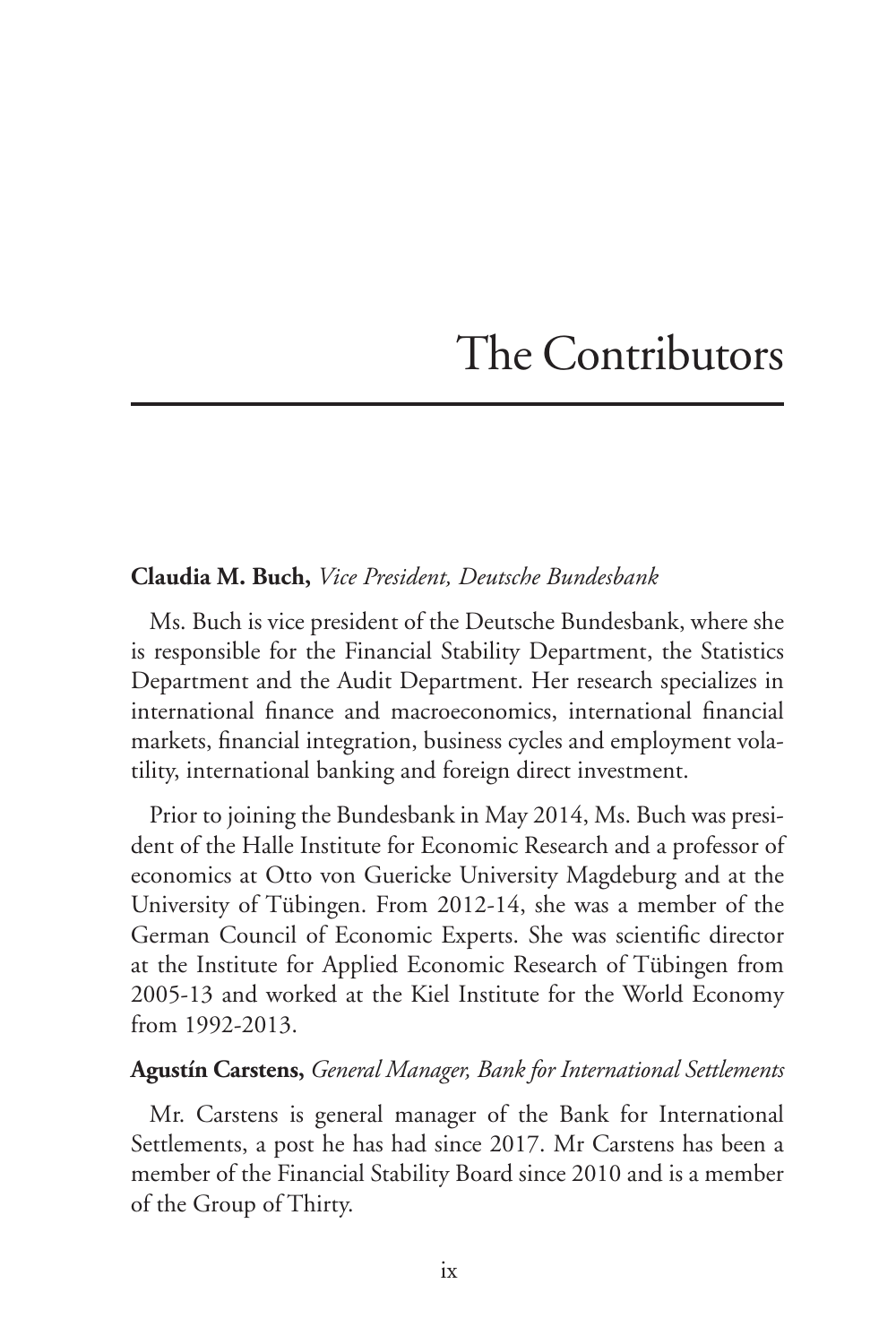He previously was governor of the Bank of Mexico from 2010-17 and started at the bank in 1980. From 1999 to 2000, he was executive director at the International Monetary Fund (IMF). He later served as Mexico's deputy finance minister from 2000-03 and deputy managing director at the IMF from 2003-06. He was Mexico's finance minister from 2006-09.

## **Alberto Cavallo,** *Associate Professor, Harvard University*

Mr. Cavallo is an associate professor at the Harvard Business School, a faculty research fellow of the National Bureau of Economic Research and a member of the Technical Advisory Committee of the U.S. Bureau of Labor Statistics. Before coming to Harvard University, he was the Douglas Drane Career Development Professor of Information Technology and Management and an associate professor of applied economics in the Sloan School of Management at the Massachusetts Institute of Technology.

Mr. Cavallo's research focuses on the behavior of prices and its implications for macroeconomic measurement and policies. He cofounded the Billion Prices Project, an academic initiative at MIT and Harvard that pioneered the use of online data to conduct research on price dynamics and inflation measurement.

#### **Lisa D. Cook,** *Associate Professor, Michigan State University*

Ms. Cook is an associate professor in the Department of Economics at Michigan State University and in international relations at James Madison College. Among her current research interests are economic growth and development, financial institutions and markets, innovation and economic history.

 Ms. Cook is co-director of the American Economic Association Summer Training Program, and through 2019 is a Sigma Xi Scientific Honor Society Distinguished Lecturer. She previously was a senior economist at the Council of Economic Advisers and president of the National Economic Association. She also has had positions or conducted postdoctoral research at the National Bureau of Economic Research, the Federal Reserve Banks of New York and Philadelphia, the World Bank, the Brookings Institution and the Hoover Institution.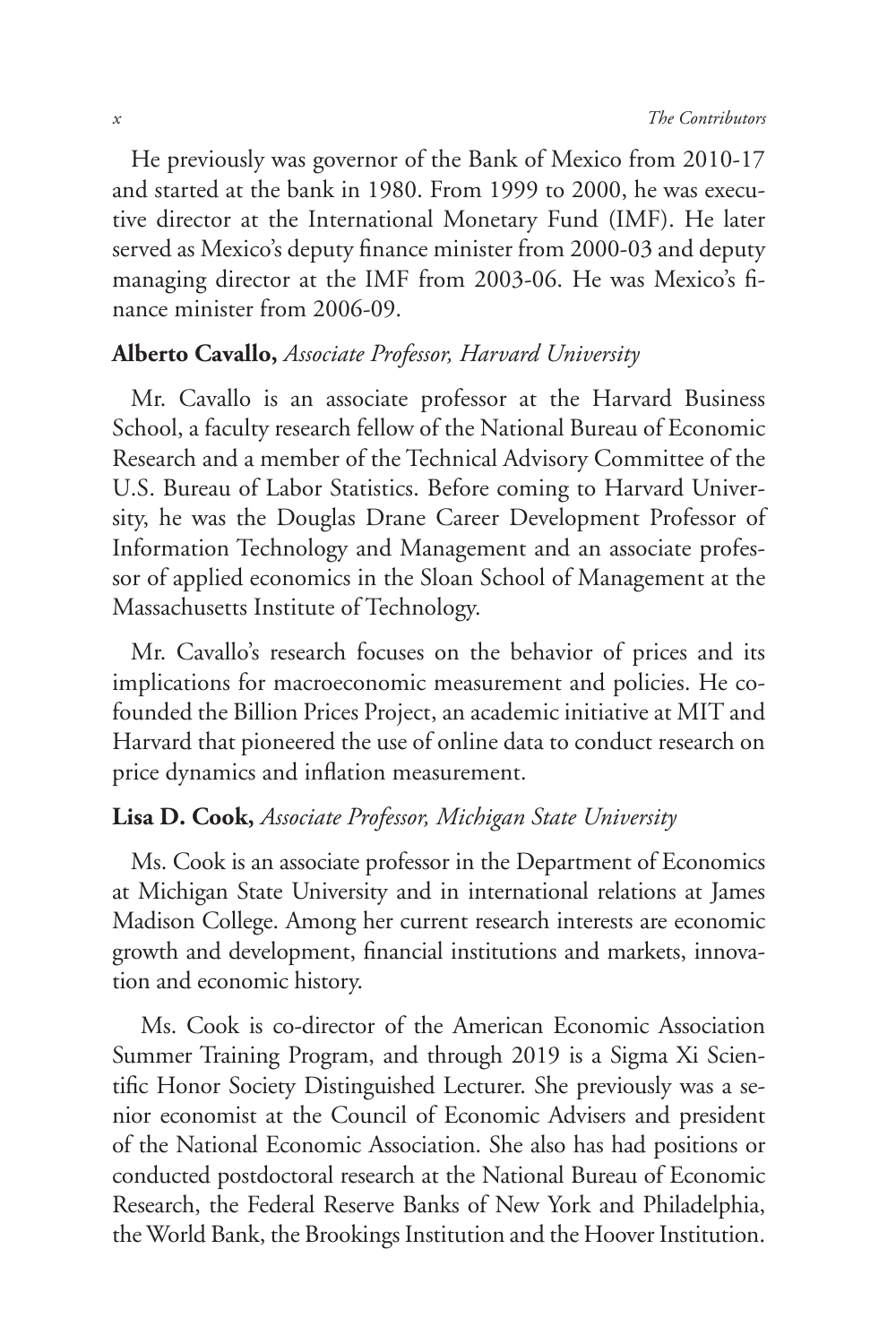#### **Dean Corbae,** *Professor, University of Wisconsin*

Mr. Corbae is the William Sellery Trukenbrod Chair in Finance and a professor in the Department of Finance, Investment and Banking in the School of Business at the University of Wisconsin. He also has a tenured appointment in the university's economics department. He is a research associate of the National Bureau of Economic Research. His research projects focus on consumer credit and bankruptcy, foreclosures and banking industry dynamics.

Before coming to Wisconsin, Mr. Corbae was the Sebastian Centennial Professor of Business Administration at the University of Texas. He has been a visiting professor at the University of Pennsylvania and Cambridge University, as well as a visiting scholar at the Federal Reserve Banks of Chicago, Cleveland, Dallas, Minneapolis, Philadelphia and St. Louis.

## **Nicolas Crouzet,** *Assistant Professor, Northwestern University*

Mr. Crouzet is an assistant professor in the Kellogg School of Management at Northwestern University, which he joined in 2014.

His interests include business-cycle theory, financial frictions and their impact on macroeconomic activity and corporate finance. His current research focuses on cross-sectional differences in firm cyclicality and their relationship to financing constraints.

# **Janice C. Eberly,** *Professor, Northwestern University*

Ms. Eberly is the James R. and Helen D. Russell Professor of Finance and former chair of the Finance Department in the Kellogg School of Management at Northwestern University. Before joining the Kellogg faculty, she was a faculty member in finance at the Wharton School of the University of Pennsylvania. Her research focuses on finance and macroeconomics. Her work studies firms' capital budgeting decisions and household consumption and portfolio choice.

During 2011-13, Ms. Eberly was the Assistant Secretary for Economic Policy at the U.S. Treasury Department, where she was the chief economist and led the Office of Economic Policy in analysis of the U.S. and global economies and financial markets and develop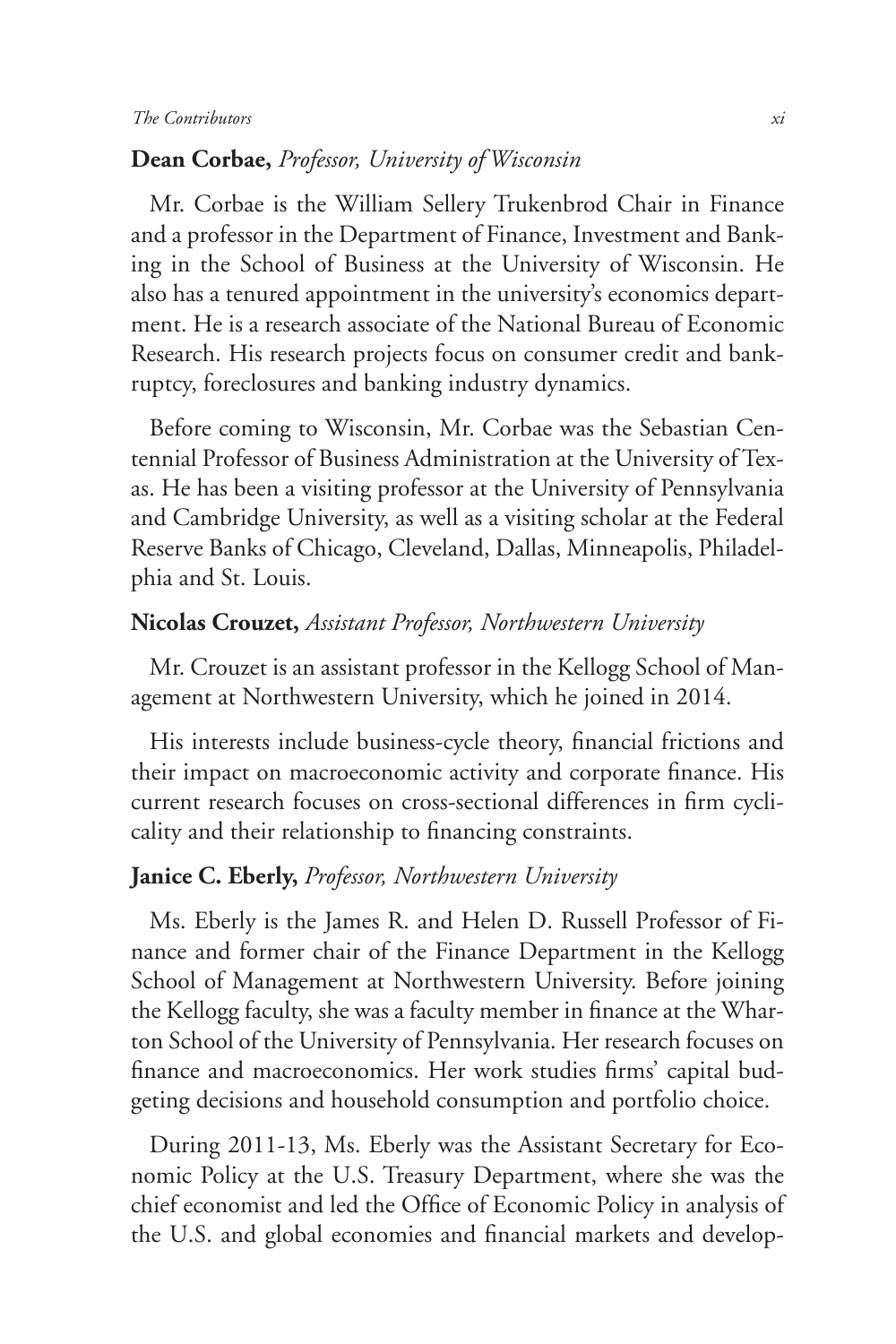ment of policy recommendations on micro and macroeconomic issues. She has served on the President's Council of Economic Advisers and the advisory committees of the Bureau of Economic Analysis and the Congressional Budget Office.

# **Kristin J. Forbes,** *Professor, Massachusetts Institute of Technology*

Ms. Forbes is the Jerome and Dorothy Lemelson Professor of Management and Global Economics at MIT's Sloan School of Management. She is a research associate of the National Bureau of Economic Research and the Center for Economic Policy Research, and a member of the Bellagio Group and Council on Foreign Relations. Her academic research addresses policy-related questions in international macroeconomics.

From 2014-17, she was an external member of the Monetary Policy Committee for the Bank of England; from 2003-05, she was a member of the Council of Economic Advisers; and from 2001-02, she was a Deputy Assistant Secretary in the U.S. Treasury Department. Before joining MIT, Ms. Forbes worked at the World Bank and Morgan Stanley.

#### **Yuriy Gorodnichenko,** *Professor, University of California-Berkeley*

Mr. Gorodnichenko is a professor in the Economics Department at the University of California-Berkeley, where he started in 2007 as an assistant professor. He is faculty research associate of the National Bureau of Economic Research, a research fellow of the Institute for the Study of Labor and an international fellow of the Kiel Institute for the World Economy.

Mr. Gorodnichenko is editor of the *Journal of Monetary Economics* and of *Visnyk* of the National Bank of Ukraine. He is a visiting scholar at the Federal Reserve Bank of San Francisco.

#### **Andrew G. Haldane,** *Chief Economist, Bank of England*

Mr. Haldane is the chief economist at the Bank of England, where he also is executive director for Monetary Analysis, Research and Statistics, and a member of the Monetary Policy Committee. He also has responsibility for research and statistics across the bank. He has written extensively on domestic and international monetary and financial policy.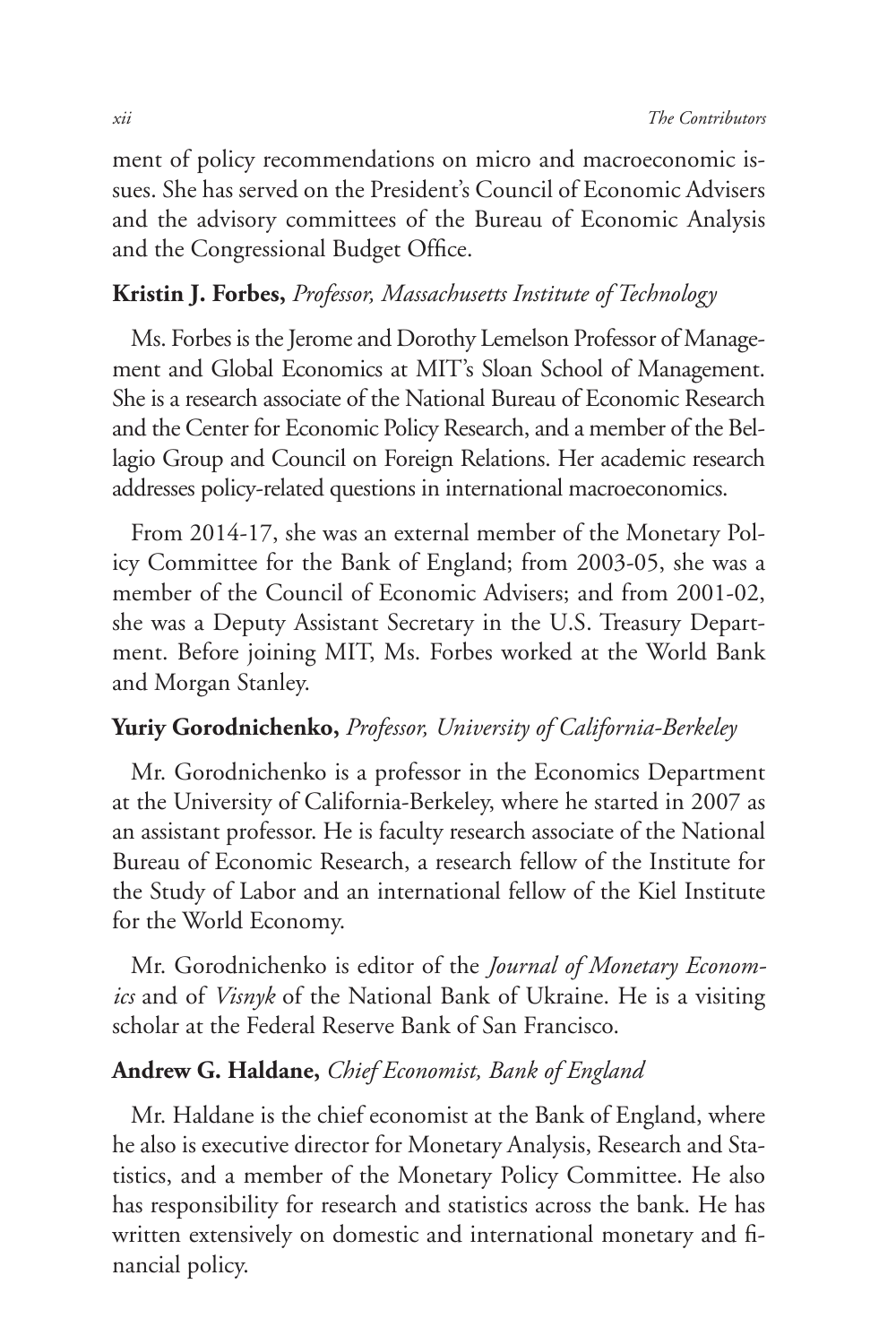#### *The Contributors xiii*

Mr. Haldane is a visiting fellow at Nuffield College, Oxford, a member of the Economic Council of the Royal Economic Society, a fellow of the Academy of Social Sciences and a member of the Research and Policy Committee at the Nesta foundation.

# **Alan B. Krueger,** *Professor, Princeton University*

Mr. Krueger is a professor at Princeton University, where he has a joint appointment in the Economics Department and the Woodrow Wilson School. He is the founding director of the Princeton University Survey Research Center. Mr. Krueger has written on the economics of education, unemployment, labor demand, income distribution, social insurance, labor market regulation, terrorism and environmental economics.

Mr. Krueger was chairman of the Council of Economic Advisers under President Barack Obama and a member of the Cabinet from 2011-13. He also was Assistant Secretary for Economic Policy and chief economist of the U.S. Department of the Treasury in 2009-10 and chief economist at the U.S. Department of Labor in 1994-95.

## **Ross Levine,** *Professor, University of California-Berkeley*

Mr. Levine is the Willis H. Booth Chair in Banking and Finance at the Haas School of Business at the University of California-Berkeley, where he has been since 2012. He is a research associate of the National Bureau of Economic Research and member of the Council on Foreign Relations. His work looks at the role of innovation in improving living standards and the role of laws and regulations in facilitating—and impeding—innovation and economic growth.

Mr. Levin previously has taught at Brown University, the University of Minnesota and the University of Virginia. From 1990-97, he was the principal economist at the World Bank, and from 1987-90 he was an economist in the Division of International Finance for the Board of Governors of the Federal Reserve System.

#### **Thomas Philippon,** *Professor, New York University*

Mr. Philippon is a professor of finance at the Stern School of Business at New York University. He serves on the Monetary Policy Ad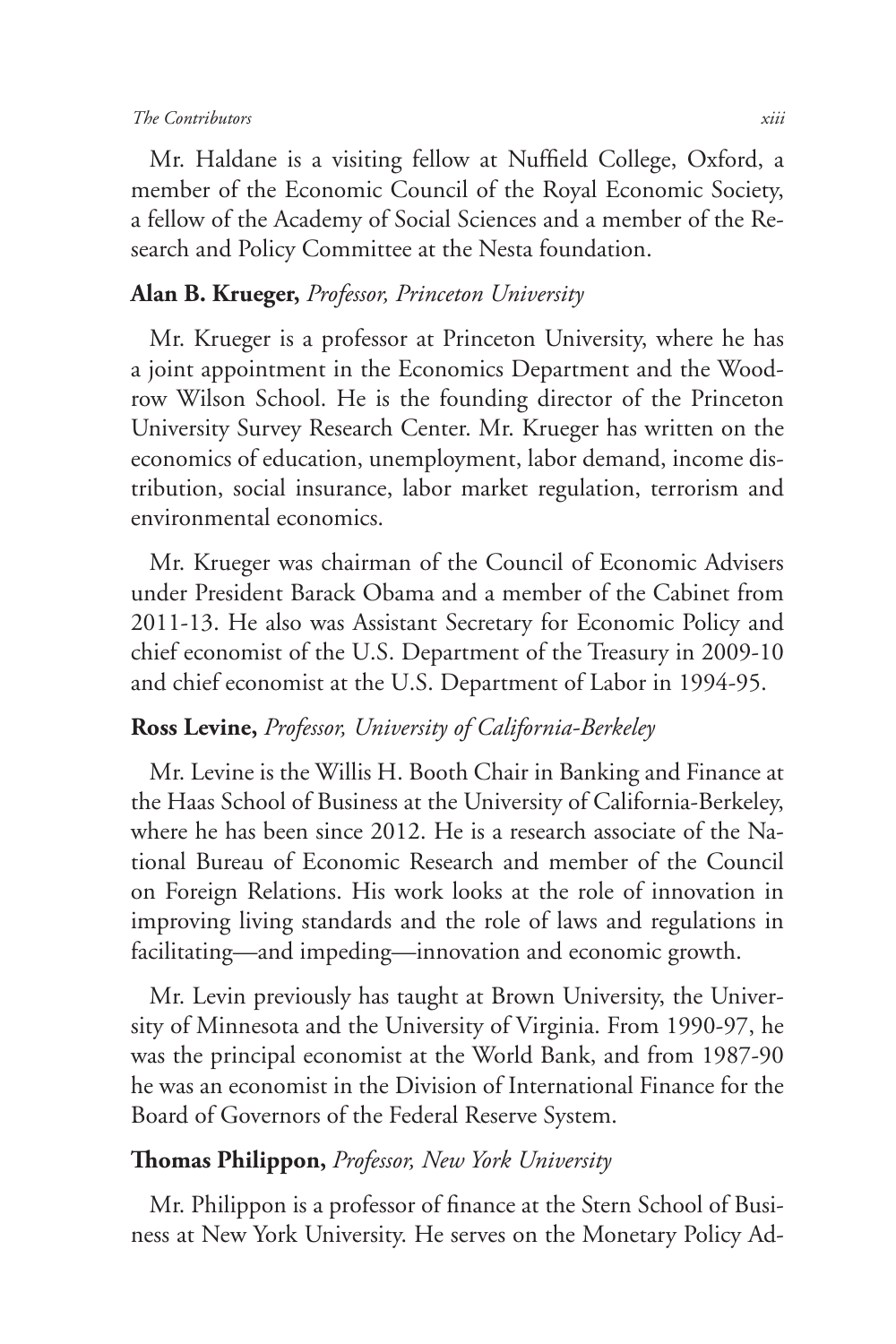visory Panel of the Federal Reserve Bank of New York and as a board member and director of the scientific committee of the French prudential regulator. He has studied various topics in finance and macroeconomics. His recent work has focused on the evolution of the financial system and on the eurozone crisis.

He was the senior economic adviser in 2012-13 to the French finance minister. He was elected Global Economic Fellow in 2009 by the Kiel Institute for the World Economy.

#### **Stephen S. Poloz,** *Governor, Bank of Canada*

Mr. Poloz is governor of the Bank of Canada, where he is serving a seven-year term that started in 2013. As governor, he also is chairman of the bank's board of directors and a member of the board of directors of the Bank for International Settlements (BIS) and chair of the BIS Audit Committee.

Mr. Poloz joined the Bank of Canada in 1981 and had a range of increasingly senior positions over a 14-year span, culminating in his appointment in 1992 as chief of the Research Department. He left the bank in 1995 for BCA Research, where he was managing editor of its flagship publication, *The International Bank Credit Analyst*. From 1999 to 2013, Mr. Poloz was at Export Development Canada, starting as a vice president and chief economist. In 2011, he was appointed president and chief executive officer.

#### **Jerome H. Powell,** *Chairman,*

*Board of Governors of the Federal Reserve System* 

Mr. Powell took office in February 2018 as chairman of the Board of Governors of the Federal Reserve System. Mr. Powell also is chairman of the Federal Open Market Committee, the System's principal monetary policy making body. Mr. Powell has been a member of the Board of Governors since 2012.

Prior to his appointment to the Board, Mr. Powell was a visiting scholar at the Bipartisan Policy Center in Washington, D.C., where he focused on federal and state fiscal issues. From 1997 through 2005, Mr. Powell was a partner at The Carlyle Group. Mr. Powell was an Assistant Secretary and Undersecretary of the Treasury under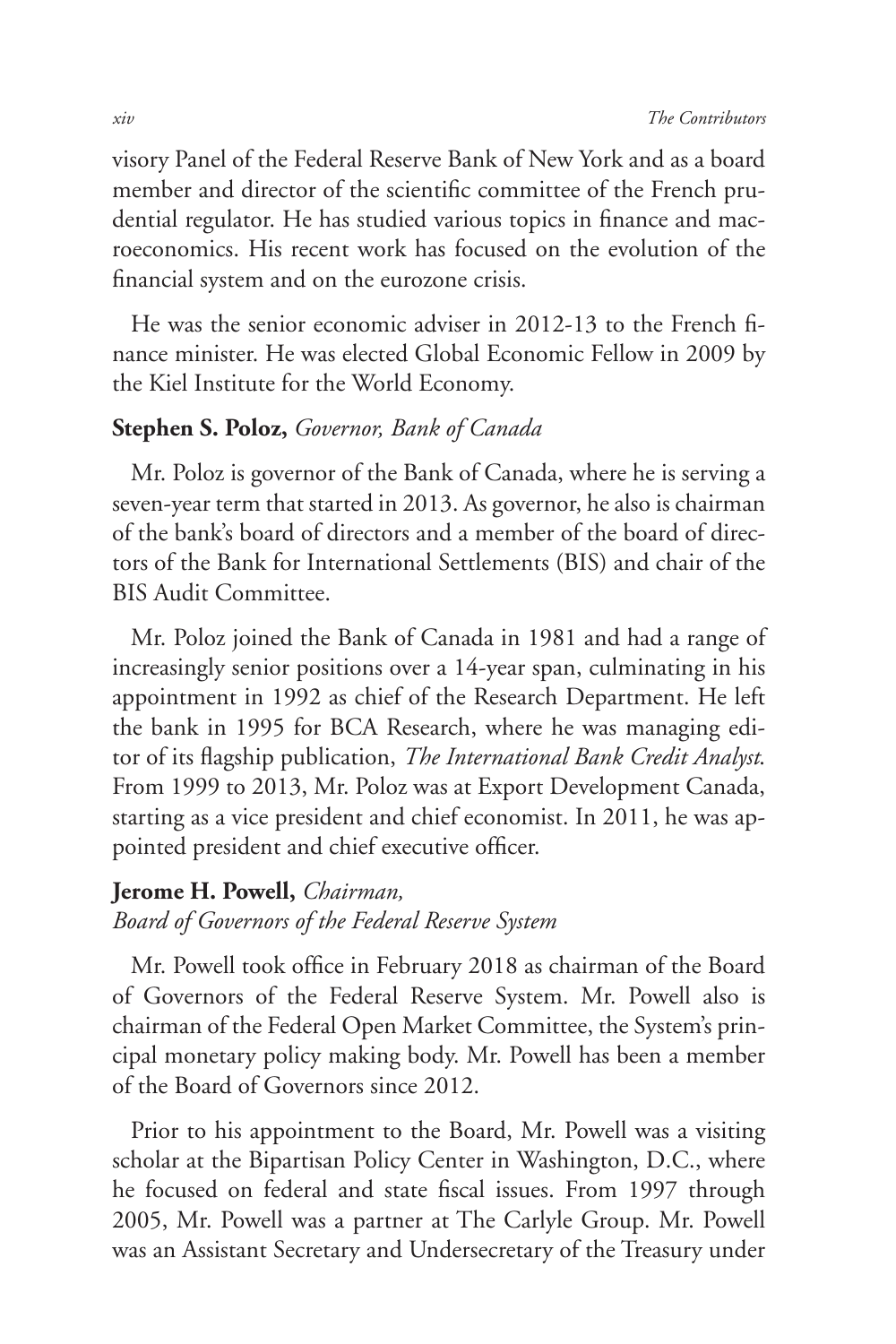President George H.W. Bush. Prior to joining the administration, he worked as a lawyer and investment banker in New York City.

# **Raghuram G. Rajan,** *Professor, University of Chicago*

Mr. Rajan is the Katherine Dusak Miller Distinguished Service Professor of Finance at the Booth School of Business at the University of Chicago. He also is a member of the Group of Thirty. His research interests are in banking, corporate finance and economic development, especially the role played by finance.

Previously, he was the 23rd governor of the Reserve Bank of India from 2013-16; from 2003-06, he was the chief economist and director of research at the International Monetary Fund.

# **Valerie A. Ramey,** *Professor, University of California-San Diego*

Ms. Ramey is a professor in the Department of Economics at the University of California-San Diego, which she joined in 1987. Ms. Ramey also is research associate of the National Bureau of Economic Research and a member of the Panel of Economic Advisers for the Congressional Budget Office.

Ms. Ramey's research has focused on the sources of business cycles, trends in wage inequality, the effects of monetary and fiscal policy, the impact of volatility on growth and links between time use and educational outcomes.

# **Antoinette Schoar,** *Professor, Massachusetts Institute of Technology*

Ms. Schoar is the Michael M. Koerner (1949) Professor of Entrepreneurship and a professor of finance at the MIT Sloan School of Management. She is also a co-founder of ideas42, a nonprofit that uses insights from behavioral economics and psychology to solve social problems.

Ms. Schoar's current research focuses on household finance, entrepreneurial finance and finance in emerging markets. Some of her ongoing projects investigate whether the market for financial advice corrects or aggravates investor biases, how competition in credit card markets impacts financing contracts, the role of housing and other